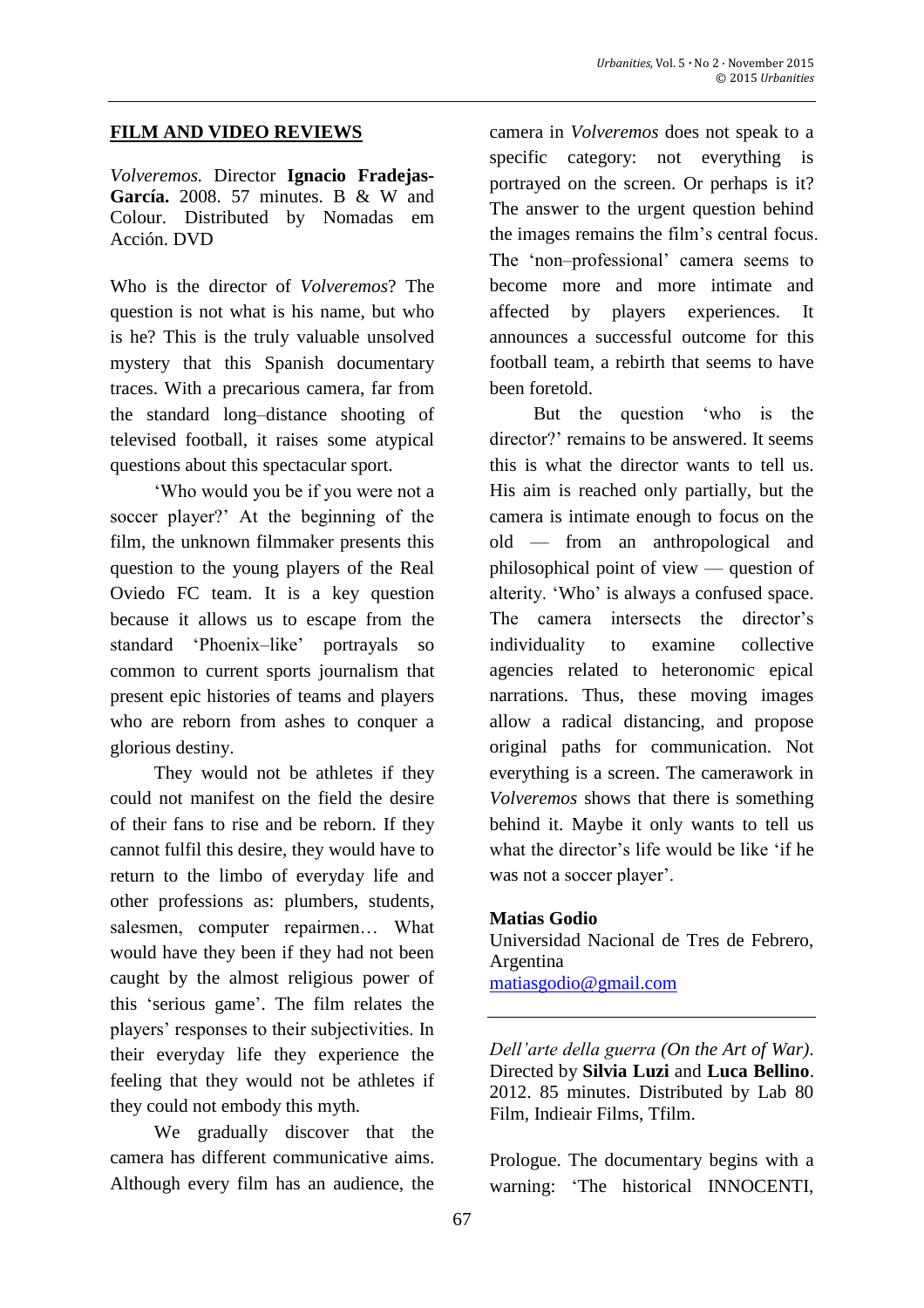currently called INNSE, is about to close. The machinery will be dismantled. The buildings will be demolished'. Agitated camerawork arouses our attention, then becomes slow and blurry. Male voices begin narrating an adventure. Four former workers are occupying the factory, to fight against its dismantling. Images appear of the factory surrounded by policemen, union officials, journalists and local residents. The situation is tense. A narrator continues: 'We entered by car through the rear gate. We opened a window and climbed in silently'. Vincenzo Acerenza, Fabio Bottaferla, Luigi Esposito and Massimo Merlo are going to enter a 40– meter high crane to fight against the factory closing.

On the art of war. We are now in the ruins of an old factory with empty spaces and abandoned machines — interspersed with narration. The camera explores the inside of a dilapidated building. The story begins to unfold. The documentary advances, showing the events from various points of view. There is a perspective from the *outside*, that of the television media and the outside agents it presents. These images blend with footage captured by the filmmakers at the moment of the factory occupation. The film begins to recall the main events experienced by the principal characters ― Enzo, Fabio, Luigi and Massimo ― workers with thirty years on the factory floor. They begin their act of remembering by describing the support of the other workers, the mobilization of the residents of the region of INNSE, which was the only still–active factory in this industrial district of Milan and their increasing disillusionment with the union movement, over the past thirty years. The

audio–visual narration changes. We pass from initially imprecise images of faceless shapes to crisp, clear images of old working men walking in a decaying industrial area. The camera serves as a chronicler of workers' past experiences. The documentary advances both from a distance and from outside the old industrial district of INNSE, and from close–up and inside the old factory structure. Through the men's voices we enter the environment of oppression, marginality and poverty that engulf the lives of the region's workers. The factory closing reveals the intense absurdity of the senseless void it signifies for these workers, whose lives have been stolen each day by the owner. It is a war without truce, where the only end is the master's elimination. In this fight, with no deserters, workers present their detailed logistics. They discuss the art of war: the importance of surveillance in shifts, and the support of local residents, and the solidarity against the police. These issues shape the events in this workers' fortress in Milan.

Mounting an army. The documentary intensifies. The viewer realizes how little he or she knows about this history. This pre–declared war, which began fifteen months ago, is becoming more radical. The aim is to win, against the owner's interest, prevent the factory closing and save the jobs. The protagonists guide us through transformations in the contemporary Italian union movement. The worker's struggles conflict with the political agenda of the local unions, the state associations and national federations and follow other paths. At one moment the audio–visual narrative plays with the contrast of the action taking place in the *world*–*time*, which is always in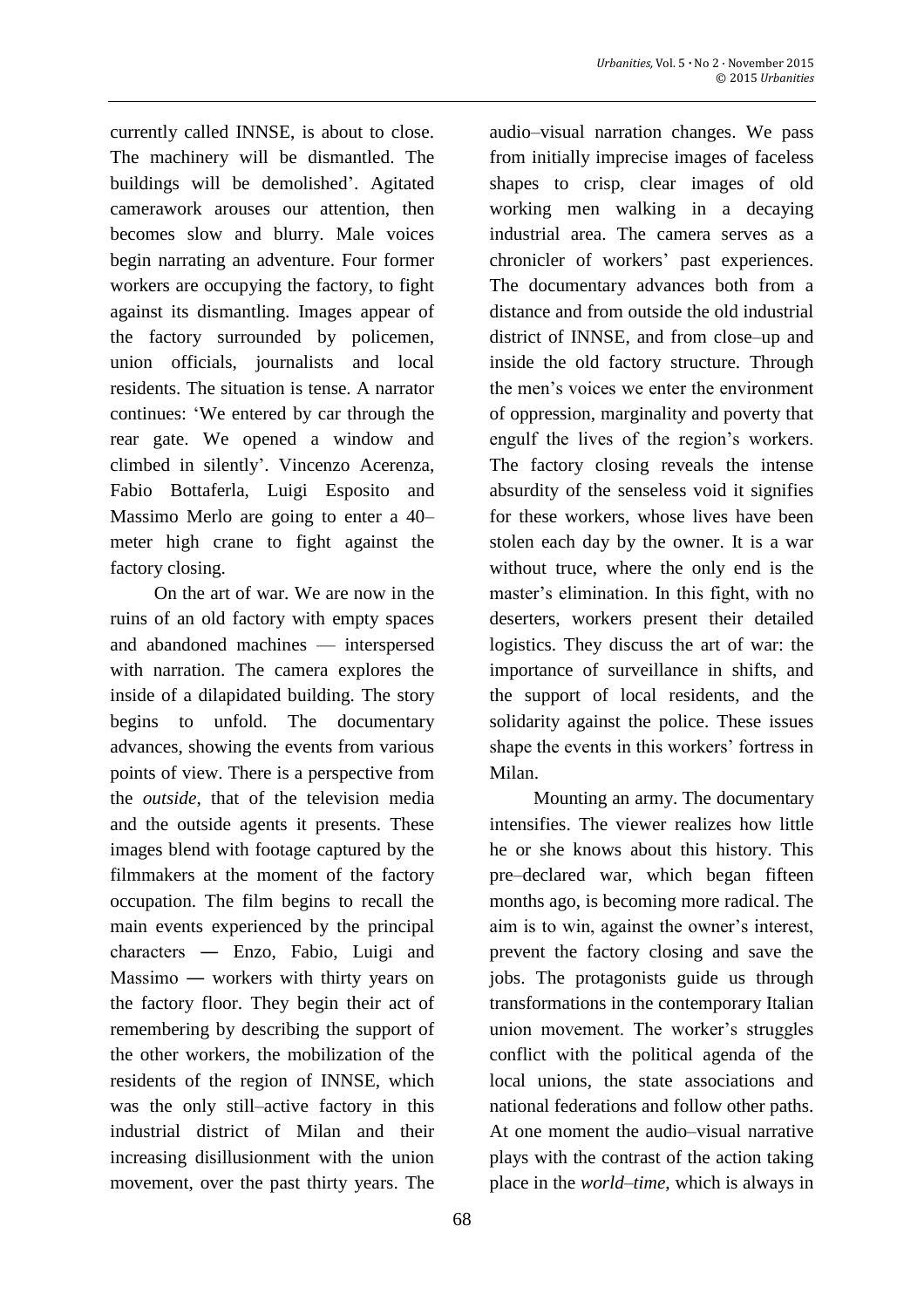colour, and that of actions recalled in *lived*–*time* which are always in black and white. The audio–visual narrative then provides details of the efforts of the *worker's social army* and its confrontation, on the 'factory–floor' with their enemies, the owner.

Defending the territory. The narrative takes another turn. The documentary goes back in time to try to return to the events through these workers' voices. We pass through the events before this final struggle by Enzo, Fabio, Luigi and Massimo. The taking of the factory by the four workers, through its tunnels, which recalls their previous efforts to keep the plant productive without the presence of the owner. The declarations are made from inside a totally destroyed factory space, in empty warehouses strewn with rubble. There is only one bench from which the men talk about the past events. We learn about their intimate relationship with the machines they operated and tried to save. Their attachment to the factory involved a defence of the machinery and of their working–class identity.

Mounting strategy. Images appear of a large empty space circled by new real estate developments. Cranes and machinery work the land. We gradually accompany the reflections of the men about their picketing of the territory of the INNSE factory for 15 long months and the situation of abandonment and lack of care with which they were treated most of the time by authorities: 'the months seemed like years', said one of the men. This is what led to the occupation of the factory grounds. We briefly return to the televised images of the four workers shut into the crane at the factory. They are joined by

images of the filmmakers who accompany them and record the events in ethnographic time. For the characters in our story, many things were lost in the view of those 'from the outside'. But what is interesting is that, by constructing an audio–visual narration, those 'from the outside' served the proposal for a collective workers action that sought to weaken the all–powerful vision of the owner. And this, they affirm, is not a myth, but a fact!

Epilogue: After 8 days and 7 nights, Enzo, Fabio, Luigi and Massimo win the cancelation of the operation to dismantle the INNSE factory. *At the end of the summer, the factory doors reopen and the workers go back to work.* Images of celebration at the factory doors conclude the adventure of our 4 characters.

## **Ana Luiza Carvalho da Rocha**

Universidade Federal do Rio Grande do Sul/UFRGS and Universidade Feevale, Brazil.

[miriabilis@gmail.com](mailto:miriabilis@gmail.com)

and

## **Cornelia Eckert**

Universidade Federal do Rio Grande do Sul/UFRGS, Brazil.

[chicaeckert@gmail.com](mailto:chicaeckert@gmail.com)

*Cast in India*. Directed by **Natasha Raheja**. 2014. 26 minutes, Colour. Produced by The Program in Culture and Media, Department of Anthropology, New York University.

The film synopsis reads, 'Iconic and ubiquitous, thousands of manhole covers dot the streets of New York City. Enlivening the everyday objects around us, this short documentary is a glimpse of the working lives of the men behind the manhole covers in New York City. How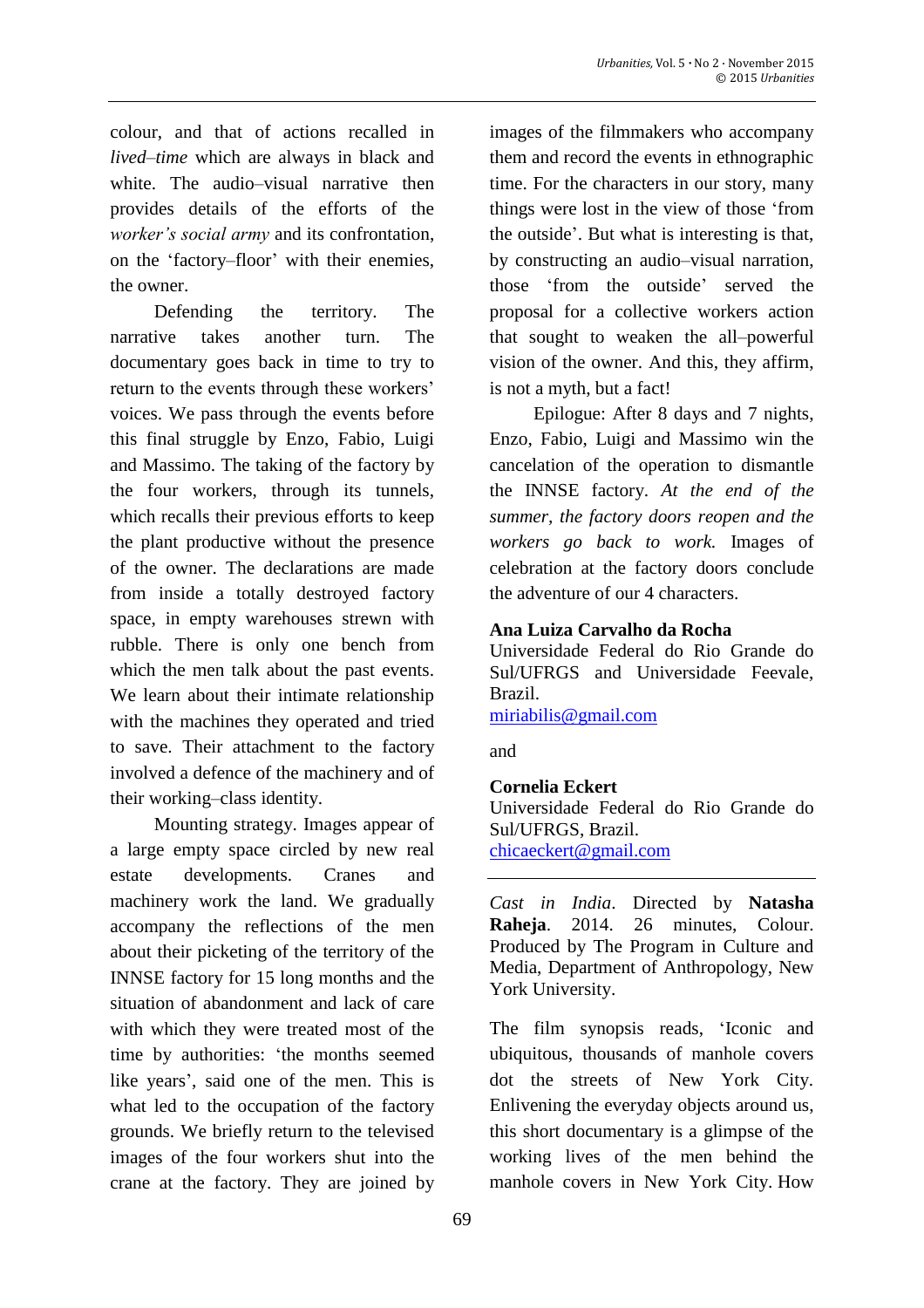does the built infrastructure of New York City conceal the labor infrastructure on which it stands'. The film is a brilliant take on a miniscule and ignored fact that tells a very interesting story. Who could imagine that a manhole cover could take us from the streets of New York to the streets of Kolkata and then to a factory where you discover, 'Oh! So this is where it came from!' Indeed, it makes you wonder. In *Cast in India*, [Natasha](http://www.natasharaheja.com/) Raheja raises questions about disparate conditions that shape the geographies of production of everyday urban objects.

The film travels from New York to the Howrah railway station in Kolkata, the capital of West Bengal State in eastern India. It also travels from bright expensive shoes to broken slippers, from dust–free streets to dust galore and through the wiring of a production and marketing network that uses cheap third world labor, to hide the filth of the developed nation.

Once you reach the factory you are introduced to laborers working in dust, smoke and dirt. Two women are seen brushing the dust from a manhole cover without masks to cover their faces. The material in every mold is compressed by the tired feet of the men. They almost look like they are dancing on each mold. The truck loads of iron ore are emptied by the hands of laborers who then tie a double padding on their head to sustain the weight of the baskets of iron that they take to the factory. The molten iron ore looks like molten lava from a volcano. The hot ore is steered to the molds by bare hands. Sparks from a blowtorch fly all around, although no eyes are protected. The workers sing folksongs of their distant lands while doing this hazardous work. They decide to protest for higher wages, but to no avail. They earn only Rs. 7.20/–per metric ton. Laborers are seen sleeping, joking, laughing, singing and remembering their loved ones. With the shift over, they put on clean clothes to go out into this beautiful world with a wish to go to America, whose manholes are covered by the lids they literally make with their own hands.

The camera movement captures subtle expressions, providing a glimpse of the humanity of workers who would otherwise be camouflaged along with the iron, the molds and the casts. It is a very unique film with an innovative and brilliant take on the production cycle. It is a must see for policy makers, economists and sociologists to understand labor relations in the new world.

**Vijaylakshmi Brara** Manipur University, India [vbrara11@gmail.com](mailto:vbrara11@gmail.com)

*A Media Archaeology of Boston*. Directed by **Jesse Shapins and Olga Touloumi**. 2013. 120 minutes. B & W and Colour. Distributed by Documentary Educational Resources. DVD

This film offers two hours of video clips, takes from films, television, documentaries and soundscapes about Boston and its metropolitan region from 1904 to 2011. The media archeology of Boston is conducted through carefully selected video and audio material beginning with a short film clip portraying Boston in 1773 (*Johnny Tremain and the Sons of Liberty*, by Robert Stevenson, 1956). It concludes by accompanying Peter, a collector, back alley browser, urban archaeologist and trash picker. In between is a collection of 28 clips, some of them complete, others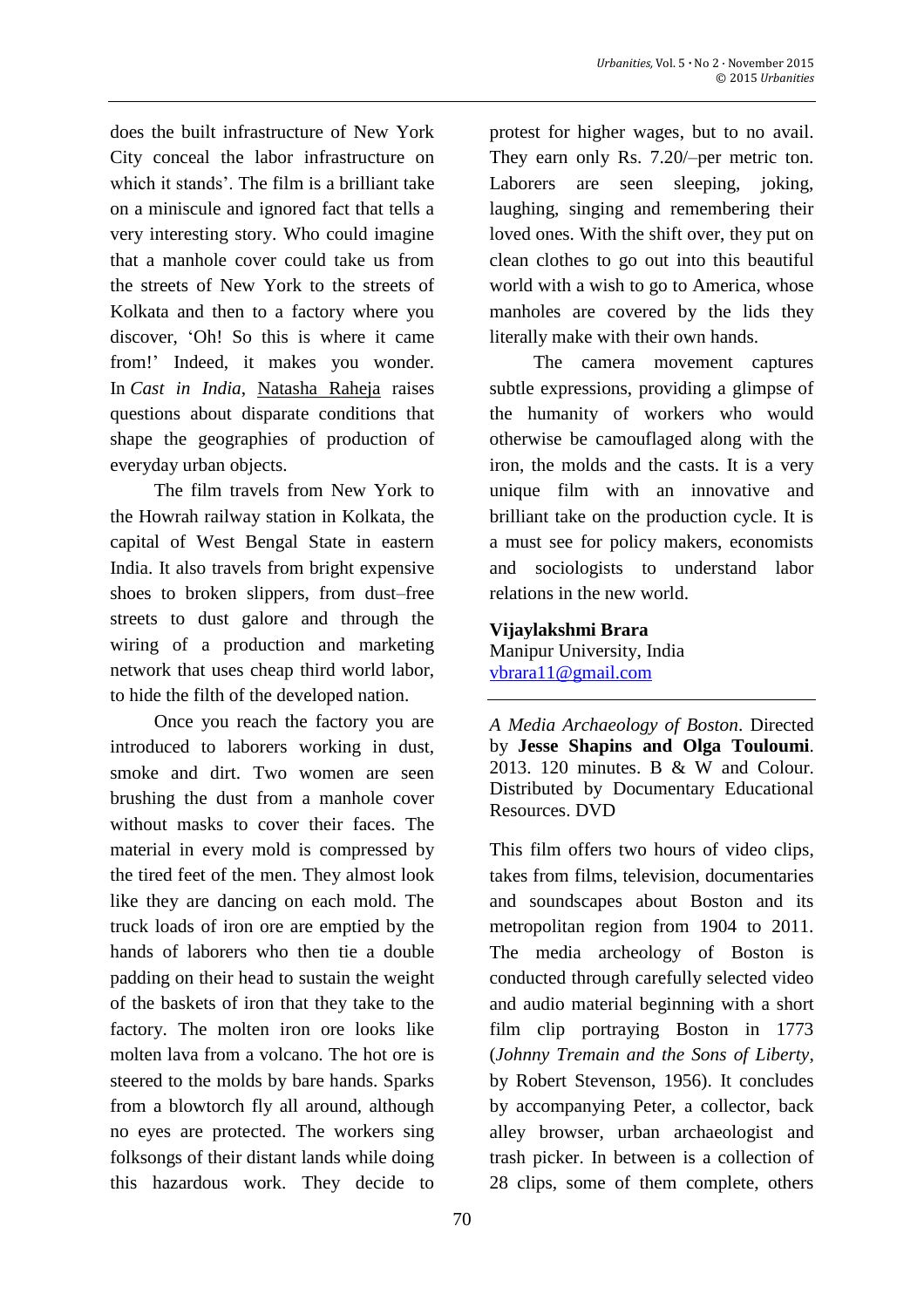just brief selections. The archival research is impressive. The directors had assistance from the Harvard Film Archive, the New England Phonographers Union, Northeast Historic Film, WGBH's Media Library and Archives and the personal archive of Lawrence Rosenblum and others.

The film has no clear topic or chronological order, yet subtle threads link one scene with another, digging up essential issues of metropolitan Boston as seen by the authors, Jesse Shapins and Olga Touloumi. It presents landmarks that shape the image of the city; selections from televised news broadcasts of the 1970s about the Boston school desegregation busing crisis, mob violence, and the neighborhood known as the 'Combat Zone' when it was a red–light district. There are crowded Boston streets in 1906 — a brief glimpse from Jordan Marsh Magazines, including a reminiscence about Revere Beach. There are scenes of a run with Somerville Mayor Joseph Curtatone in 2004, while he presents his city and opening clips from the 1977 documentary 'Neighbors' about the South End Urban Renewal Project. It has scenes of the Boston Harbor Islands in 1969 and a presentation of how Boston was looking forward to the year 2000 in 1981. Brief blank images carry sounds of the Boston harbor, an escalator, the commotion of Union Square and the Deer Island Sewage Treatment Plant (2011).

This is not an easy to watch conventional documentary. It is an intriguing film that allows viewers to construct their own understanding of the city history through media archaeology. After viewing all the clips, you do not have a one–sided, unified image of the city and

its suburbs. I wonder how this film would be perceived by a person who does not have direct knowledge of Boston. Those interested in urban studies or the visual representation of cities will find ample and interesting material to watch if they accept the experimental dimension of the film. There are many ways of watching this film; it is up to the viewer to decide how to relate to it. I found the film interesting, surprising and thought provoking. The Boston I have learned about is not the one even a curious visitor would find, yet it presents a composite of pictures of the main trends that have transformed the city.

# **Fernando Monge**

National Distance Education University (UNED), Spain [fmonge@fsof.uned.es](mailto:fmonge@fsof.uned.es)

*The Shebabs of Yarmouk*. Directed by **Axel Salvatori-Sinz**, 2013. 78 minutes. Colour, Distributed by DOCKS 66.

The Shebabs (which means youth in Arabic) are a group of  $3<sup>rd</sup>$  generation Palestinian youths, male and female, who live at the large refugee camp of Yarmouk, in the suburbs of Damascus, Syria. Director Axel Salvatori**–**Sinz, who has studied anthropology, conducted 3 years of sporadic participant observation in an intimate space of the Shebabs, on the roof of an ugly building, sharing with them a love for filming and performing arts. Through the film we experience the youths' precarious lives, lack of citizenship and suffering from discrimination in their efforts to meet their basic needs for dignified work, education and quality of life. Because the protagonists are Palestinian refugees without full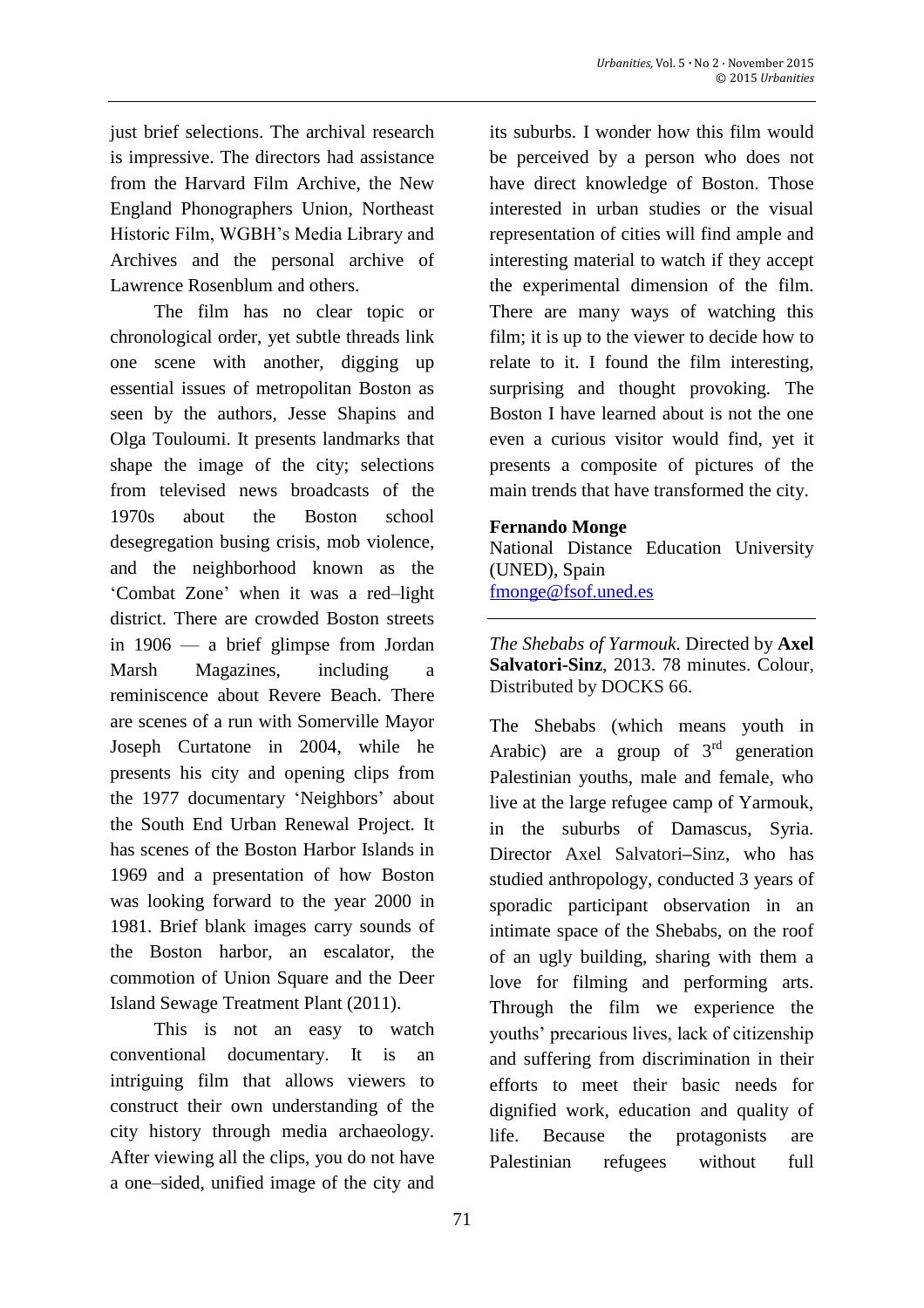citizenship in Syria, they suffer social exclusion, yet must follow strict Syrian government rules. Both young and old face conflicts caused by lacking citizenship and limited opportunities. The young males are nevertheless obliged to serve long periods of military service in the Syrian army.

The narrative of the film is based on the eternal dilemma of youth, trying to fulfil their dreams, and meet demands of family and community. From the first moments of the film we realize that this dilemma involves the difficult decision to either leave or remain in the camp. When they must decide whether to enter the army or not, we follow their discussions and poetic discourses regarding their dreams, expectations, conflicts and impasses. The director, using images from significant moments of everyday life, as well as scenes of dialog between boys and girls, youth and elderly, succeeds in reminding us of the traumas of the Palestinians' exile from their homelands, and presents their dilemmas as those of simple human beings living in the camp. Through the lives of the protagonists we discover the personal difficulties of Palestinians refugees before the Syrian revolution began in 2011.

Filming from the interior to the exterior, or from windows of surrounding buildings, and using images of the sky are the main techniques the director uses to overcome severe censorship and supervision by the Syrian intelligence service. This filming option becomes one of the main poetic devices that metaphorically expresses the need of these young people to 'fly' out from the camp.

However difficult the life of these youth might seem in the film before the revolution began, we remain speechless

before the drama of recent events, 4 years after the end of the shooting in 2011. By 2015 2/3 of the Yarmouk camp was destroyed and 90 per cent of its people no longer live there. One of the protagonists was tortured to death by the regime, because of his satirical critique against authoritarian rule. The rest have fled to various parts of the world.

It is no accident that this poetic film about the dreams and expectations of youth has impressed and captured audiences in documentary film festivals and won various awards. The film is profoundly touching as a fragmented, poetic and meaningful ethnographic attempt, but also serves as an archive of material that depicts former ways of life of the Palestinians in Syria. As a fascinating, poetic and ironic anthropological narrative, the film evokes the serious social consequences of civil war, disaster and the huge wave of Syrian refugees.

## **Fotini Tsibiridou**

University of Macedonia-Thessaloniki, Greece.

[ft@uom.gr](mailto:ft@uom.gr)

*J. M. Mondésir*. Directed by **Alice Colomer-Kang**. 2012. 24 minutes. Colour. Distributed by Le Fresnoy – Studio National des Arts Contemporains.

*J.M. Mondésir* focuses on an account of the tragic death of Georges Mondésir, who was also known as Jean-Michel and Jimmy. Surfing between the genres of fiction and documentary, Colomer–Kang forcefully engages viewers in paradoxical *ritournelles*. To grasp better our attention and generate a specific form of subjectivity, she uses a style of repetition of the discourse about police brutality of the